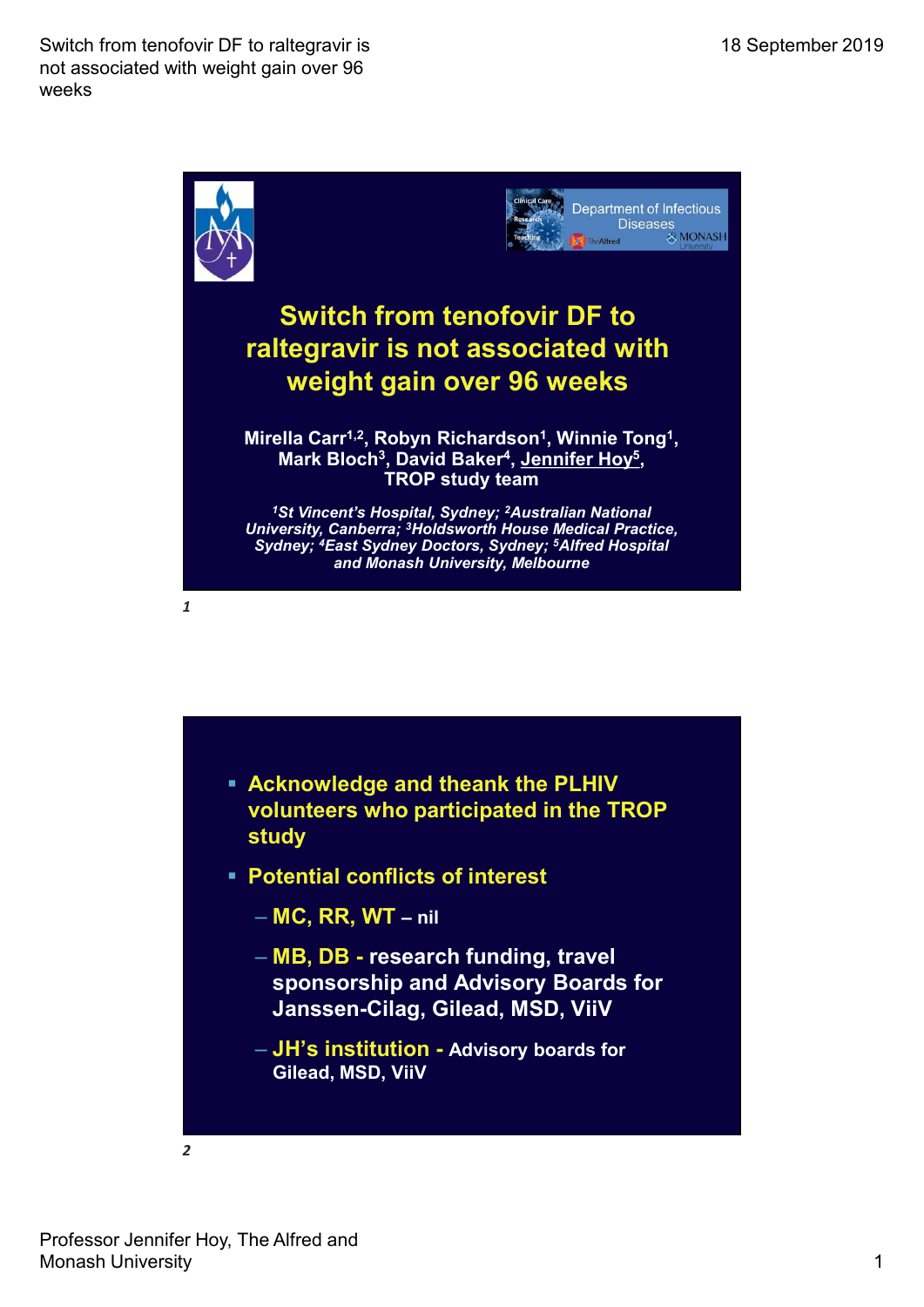Switch from tenofovir DF to raltegravir is not associated with weight gain over 96 weeks





4